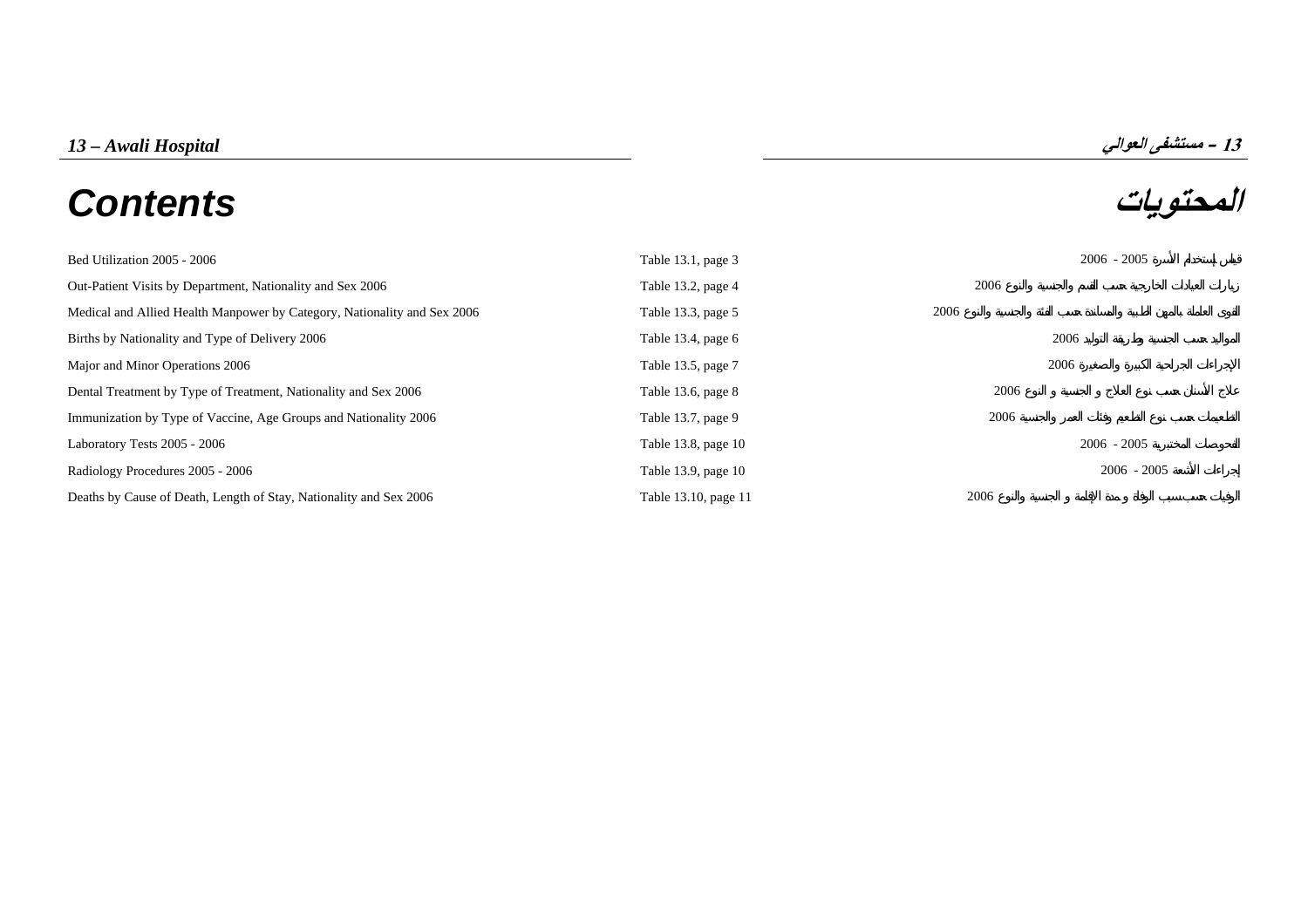## **Table 13.1 2006 - 2005Bed Utilization 2005 - 2006**

<span id="page-1-0"></span>

| <b>Description</b>      | 2006   | 2005   |
|-------------------------|--------|--------|
| Total admissions        | 836    | 1,023  |
| Total discharges        | 836    | 1,023  |
| Number of beds          | 28     | 28     |
| Bed days available      | 10,220 | 10,220 |
| Patient days-overnight  | 798    | 818    |
| Patients days < 1 day   | 97     | 205    |
| Total patients days     | 895    | 1,023  |
| Bed occupancy rate      | 8.8    | 10.0   |
| Turnover rate           | 29.9   | 36.5   |
| Turnover interval       | 11.2   | 9.0    |
| Average daily admission | 2.3    | 2.8    |
| Average daily discharge | 2.3    | 2.8    |
| Average length of stay  | 1.1    | 1.0    |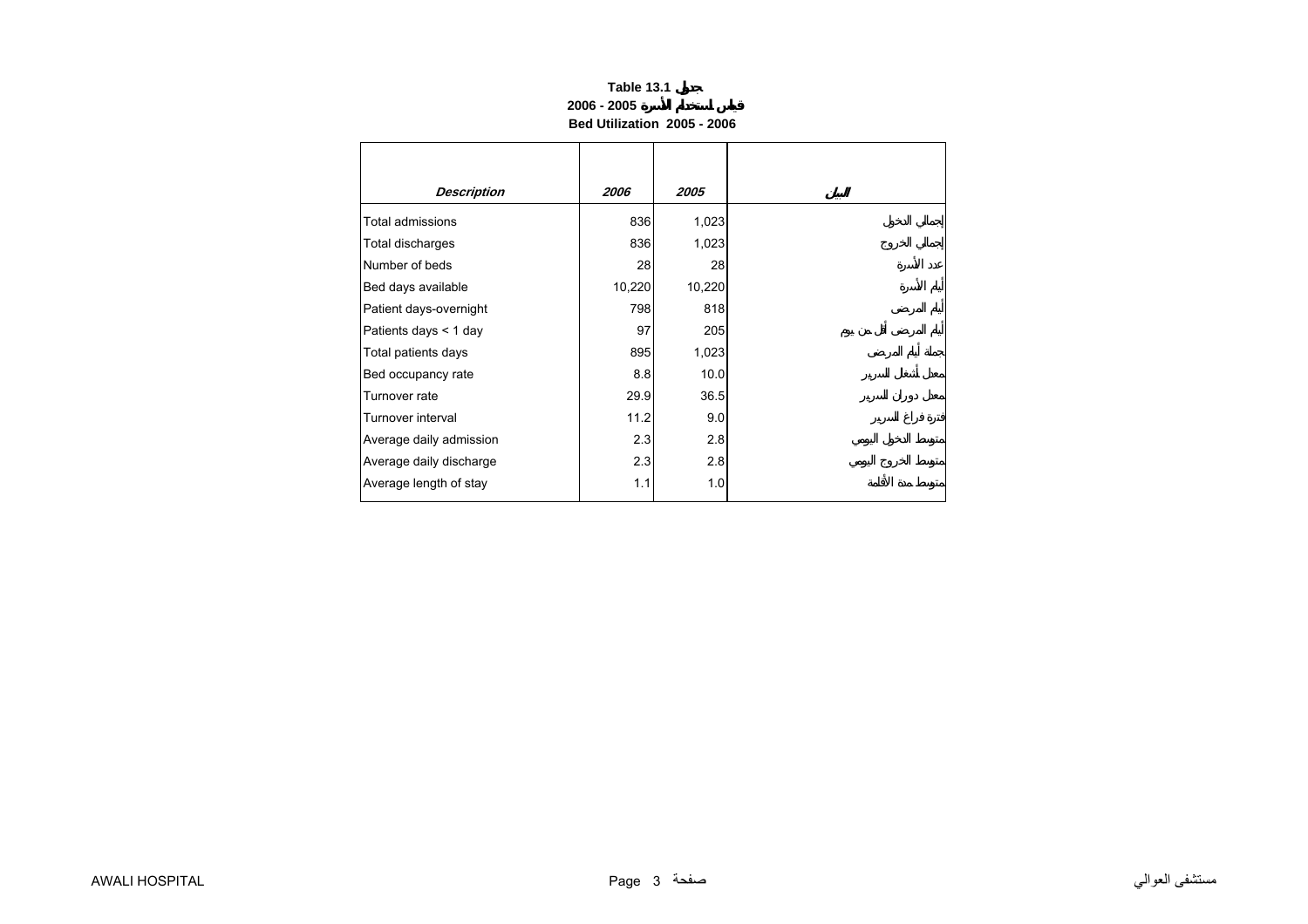**2006**

# **Out-Patient Visits by Department, Nationality and Sex 2006**

<span id="page-2-0"></span>

|                         | <b>Total</b> |        |             | Non-Bahraini |        |             | <b>Bahraini</b> |        |             |  |
|-------------------------|--------------|--------|-------------|--------------|--------|-------------|-----------------|--------|-------------|--|
|                         |              |        |             |              |        |             |                 |        |             |  |
| <b>Department</b>       | <b>Total</b> | Female | <b>Male</b> | Total        | Female | <b>Male</b> | <b>Total</b>    | Female | <b>Male</b> |  |
| <b>General Practice</b> | 14,142       | 4,886  | 9,256       | 5,165        | 2,804  | 2,361       | 8,977           | 2,082  | 6,895       |  |
| Dental                  | 7,807        | 2,210  | 5,597       | 1,775        | 560    | 1,215       | 6,032           | 1,650  | 4,382       |  |
| Medical                 | 3,343        | 99     | 3,244       | 673          | 27     | 646         | 2,670           | 72     | 2,598       |  |
| Obstetrics & Gynecology | 3,770        | 3,770  | <b>NA</b>   | 2,110        | 2,110  | <b>NA</b>   | 1,660           | 1,660  | <b>NA</b>   |  |
| Antenatal               | 1,244        | 1,244  | <b>NA</b>   | 711          | 711    | <b>NA</b>   | 533             | 533    | <b>NA</b>   |  |
| Paediatrics             | 4,727        | 2,582  | 2,145       | 2,711        | 1,659  | 1,052       | 2,016           | 923    | 1,093       |  |
| Surgical                | 1,498        | 364    | 1,134       | 518          | 217    | 301         | 980             | 147    | 833         |  |
| E.N.T.                  | 1,969        | 546    | 1,423       | 693          | 241    | 452         | 1,276           | 305    | 971         |  |
| <b>Total</b>            | 38,500       | 15,701 | 22,799      | 14,356       | 8,329  | 6,027       | 24,144          | 7,372  | 16,772      |  |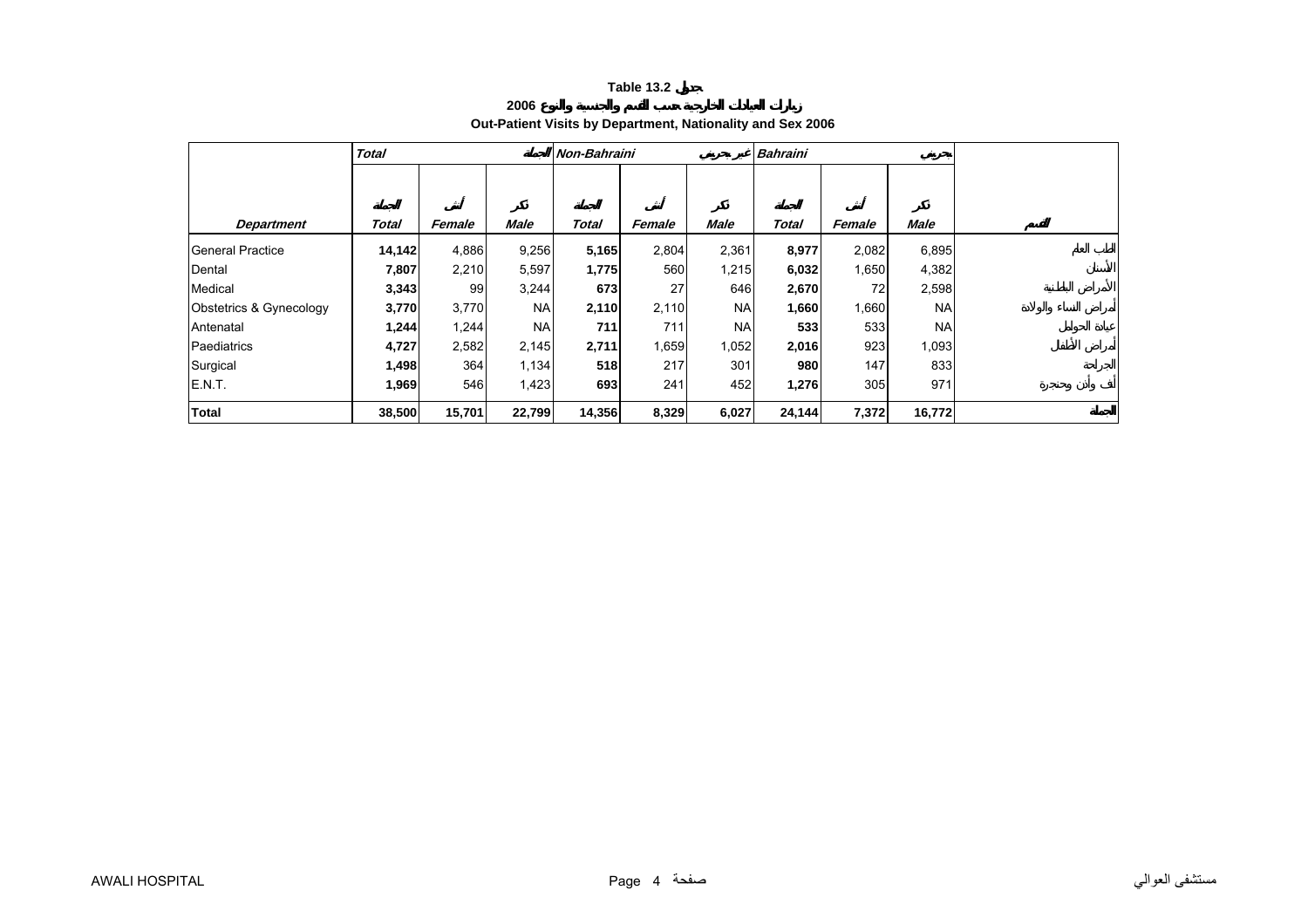| جدول Table 13.3                                                          |
|--------------------------------------------------------------------------|
| القوى العاملة بالمهن الطبية والمساندة حسب الفئة و الجنسية و النوع 2006   |
| Medical and Allied Health Manpower by Category, Nationality and Sex 2006 |

<span id="page-3-0"></span>

|                                                                         | <b>Total</b>    |                |                 | الجملة Non-Bahraini |        | غير بحريني | Bahraini     |        | بعريني |
|-------------------------------------------------------------------------|-----------------|----------------|-----------------|---------------------|--------|------------|--------------|--------|--------|
|                                                                         |                 |                |                 |                     |        |            |              |        |        |
|                                                                         | الجملة          | انشى           | نكر             | الجملة              | أننسى  | نكر        | الجعلة       | أنشى   | نكر    |
| Category                                                                | Total           | Female         | <b>Male</b>     | <b>Total</b>        | Female | Male       | <b>Total</b> | Female | Male   |
| Physicians                                                              | 16 <sup>1</sup> | 2              | 14 <sub>1</sub> | 15                  |        | 13         |              |        |        |
| Dentists                                                                |                 |                |                 |                     |        |            |              |        |        |
| Nurses*                                                                 | 62              | 42             | 20              | 42                  | 41     |            | 20           |        | 19     |
| <b>Practical Nurses</b>                                                 |                 |                |                 |                     |        |            |              |        |        |
| Pharmacists & Technicians                                               |                 |                |                 |                     |        |            |              |        |        |
| Dental Hygienists & Technicians                                         |                 |                |                 |                     |        |            |              |        |        |
| Laboratory Technologists & Technicians                                  |                 |                |                 |                     |        |            |              |        |        |
| Radiographers and Technicians                                           |                 | $\overline{2}$ |                 |                     |        |            |              |        |        |
| Physiotherapists, Occupational Therapists & Technicians                 |                 |                |                 |                     |        |            |              |        |        |
| * Nurses excluding practical nurses and other grades below staff nurse. |                 |                |                 |                     |        |            |              |        |        |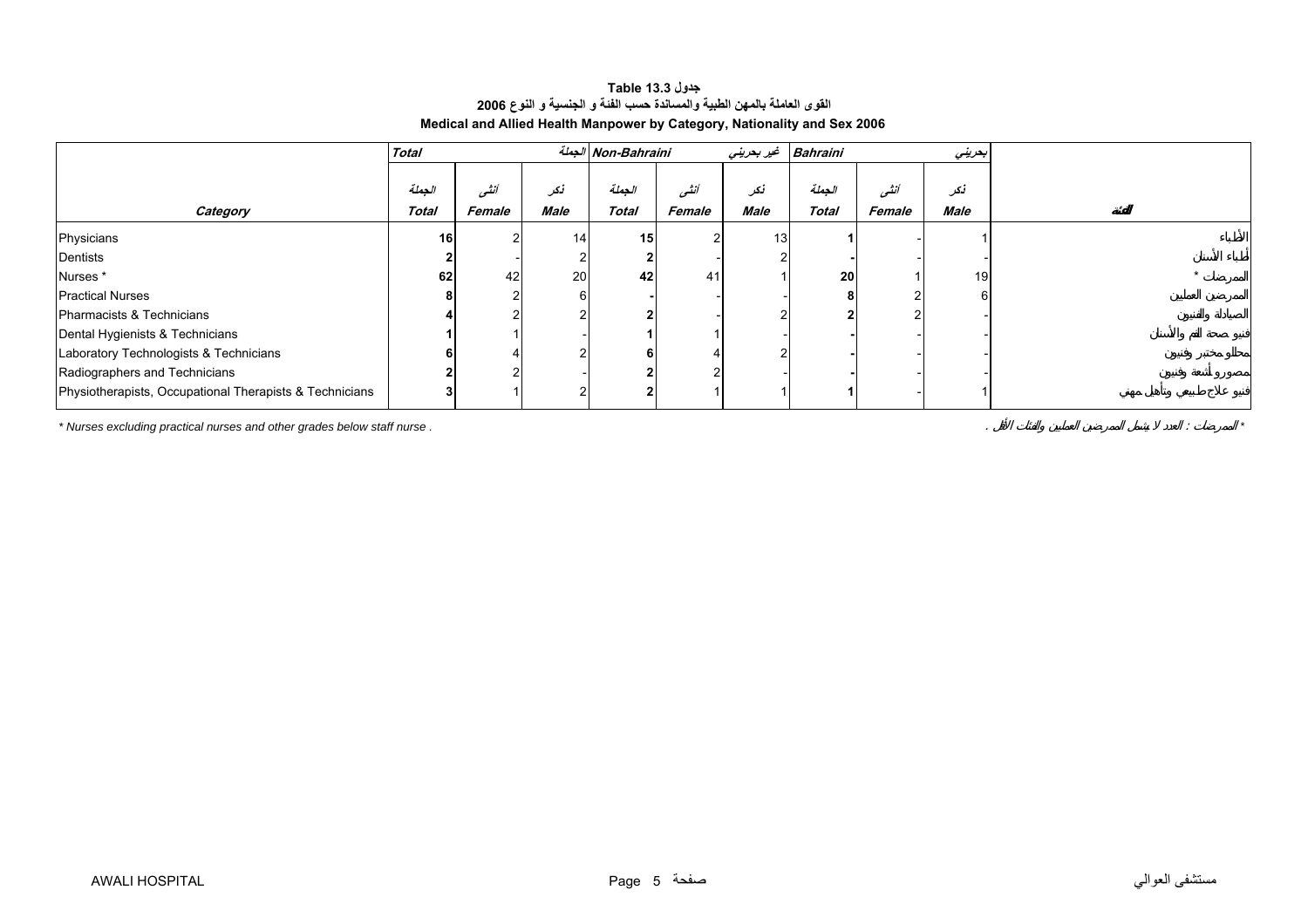**2006** 

**Births by Nationality and Type of Delivery 2006** 

<span id="page-4-0"></span>

|                           |               |               |                   | <b>Live Births</b>   |               |                      |               |   |
|---------------------------|---------------|---------------|-------------------|----------------------|---------------|----------------------|---------------|---|
| <b>Births</b>             |               |               |                   | Premature            |               | <b>Full Term</b>     |               |   |
|                           |               |               |                   |                      |               |                      |               |   |
| Nationality / type        | <b>Total</b>  | <b>Still</b>  | <b>Total Live</b> | <b>Congenital</b>    | <b>Normal</b> | <b>Congenital</b>    | <b>Normal</b> | Ϊ |
| of delivery               | <b>Births</b> | <b>Births</b> | <b>Births</b>     | <b>Abnormalities</b> |               | <b>Abnormalities</b> |               |   |
| <b>Bahraini</b>           |               |               |                   |                      |               |                      |               |   |
| Normal Delivery           |               |               |                   |                      |               |                      |               |   |
| Vertex                    | 31            |               | 31                |                      |               |                      | 31            |   |
| <b>Breech</b>             |               |               |                   |                      |               |                      |               |   |
| <b>Assisted Delivery</b>  |               |               |                   |                      |               |                      |               |   |
| Vacuum                    |               |               |                   |                      |               |                      |               |   |
| Forceps                   | 8             |               | 8                 |                      |               |                      | 8             |   |
| Caesarian section         | 23            |               | 23                |                      |               |                      | 23            |   |
| <b>Total Bahraini</b>     | 62            |               | 62                |                      |               |                      | 62            |   |
| Non-Bahraini              |               |               |                   |                      |               |                      |               |   |
| Normal Delivery           |               |               |                   |                      |               |                      |               |   |
| Vertex                    | 23            |               | 23                |                      |               |                      | 23            |   |
| <b>Breech</b>             |               |               |                   |                      |               |                      |               |   |
|                           |               |               |                   |                      |               |                      |               |   |
| <b>Assisted Delivery</b>  |               |               |                   |                      |               |                      |               |   |
| Vacuum                    |               |               |                   |                      |               |                      |               |   |
| Forceps                   | 5             |               | 5                 |                      |               |                      | 5             |   |
| Caesarian section         | 39            |               | 39                |                      |               |                      | 39            |   |
| <b>Total Non-Bahraini</b> | 67            |               | 67                |                      |               |                      | 67            |   |
| <b>Grand Total</b>        | 129           |               | 129               |                      |               |                      | 129           |   |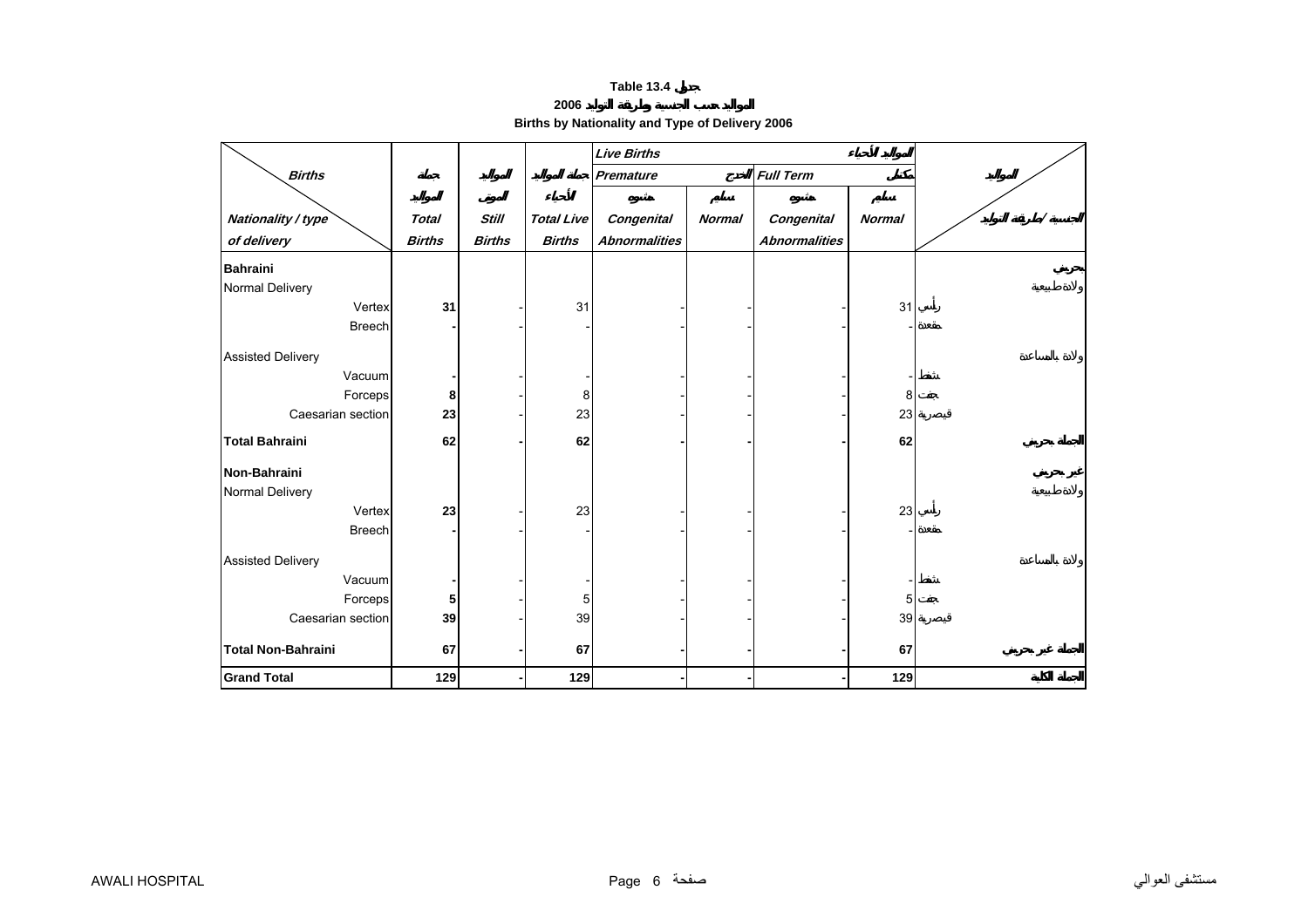## **2006**

# **Major and Minor Operations 2006**

<span id="page-5-0"></span>

|                        | Procedure Type |       |              |
|------------------------|----------------|-------|--------------|
|                        |                |       |              |
|                        |                |       |              |
| <b>Department</b>      | <b>Total</b>   | Minor | <b>Major</b> |
| <b>General Surgery</b> | 334            | 334   |              |
| Orthopedics & Fracture | 9              | 9     |              |
| Paediatrics            | 38             | 38    |              |
| Ear, Nose & Throat     | 99             | 95    | 4            |
| Gynecology             | 56             | 56    |              |
| Obstetrics             | 67             | 4     | 63           |
| Dental                 | 11             | 11    |              |
| Endoscopies            | 94             | 94    |              |
| <b>Others</b>          | 13             | 13    |              |
| <b>Total</b>           | 721            | 654   | 67           |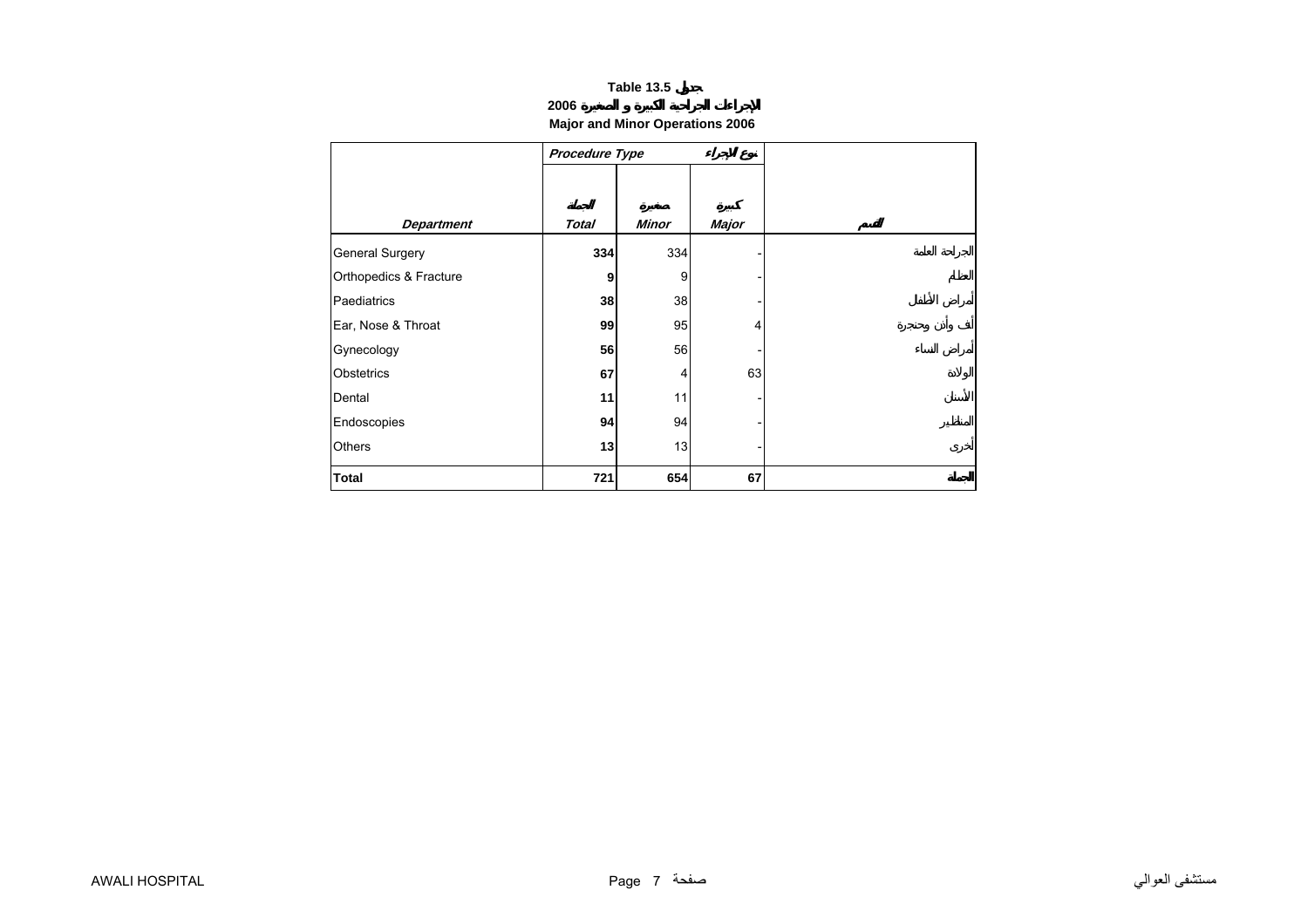**2006**

# **Dental Treatment by Type of Treatment, Nationality and Sex 2006**

<span id="page-6-0"></span>

|                          | <b>Total</b> |        |             | <b>Non-Bahraini</b> |        |             | <b>Bahraini</b> |        |             |
|--------------------------|--------------|--------|-------------|---------------------|--------|-------------|-----------------|--------|-------------|
|                          |              |        |             |                     |        |             |                 |        |             |
|                          |              |        |             |                     |        |             |                 |        |             |
| <b>Type of Treatment</b> | Total        | Female | <b>Male</b> | <b>Total</b>        | Female | <b>Male</b> | <b>Total</b>    | Female | <b>Male</b> |
| General treatment        | 9,316        | 3,314  | 6,002       | 3,672               | 1,583  | 2,089       | 5,644           | 1,731  | 3,913       |
| Gum treatment            | 5,671        | 1,201  | 4,470       | 1,842               | 539    | 1,303       | 3,829           | 662    | 3,167       |
| Nerve                    | 444          | 115    | 329         | 208                 | 42     | 166         | 236             | 73     | 163         |
| Surgical treatment       | 67           | 27     | 40          | 34                  | 18     | 16          | 33              | 9      | 24          |
| Filling                  | 2,974        | 772    | 2,202       | 1,213               | 393    | 820         | 1,761           | 379    | 1,382       |
| Extraction               | 162          | 31     | 131         | 57                  | 18     | 39          | 105             | 13     | 92          |
| Denture                  | 3            | 2      |             |                     |        |             |                 |        | 1           |
| Orthodontics             | 2            |        |             |                     |        |             |                 |        |             |
| Total                    | 18,639       | 5,463  | 13,176      | 7,028               | 2,595  | 4,433       | 11,611          | 2,868  | 8,743       |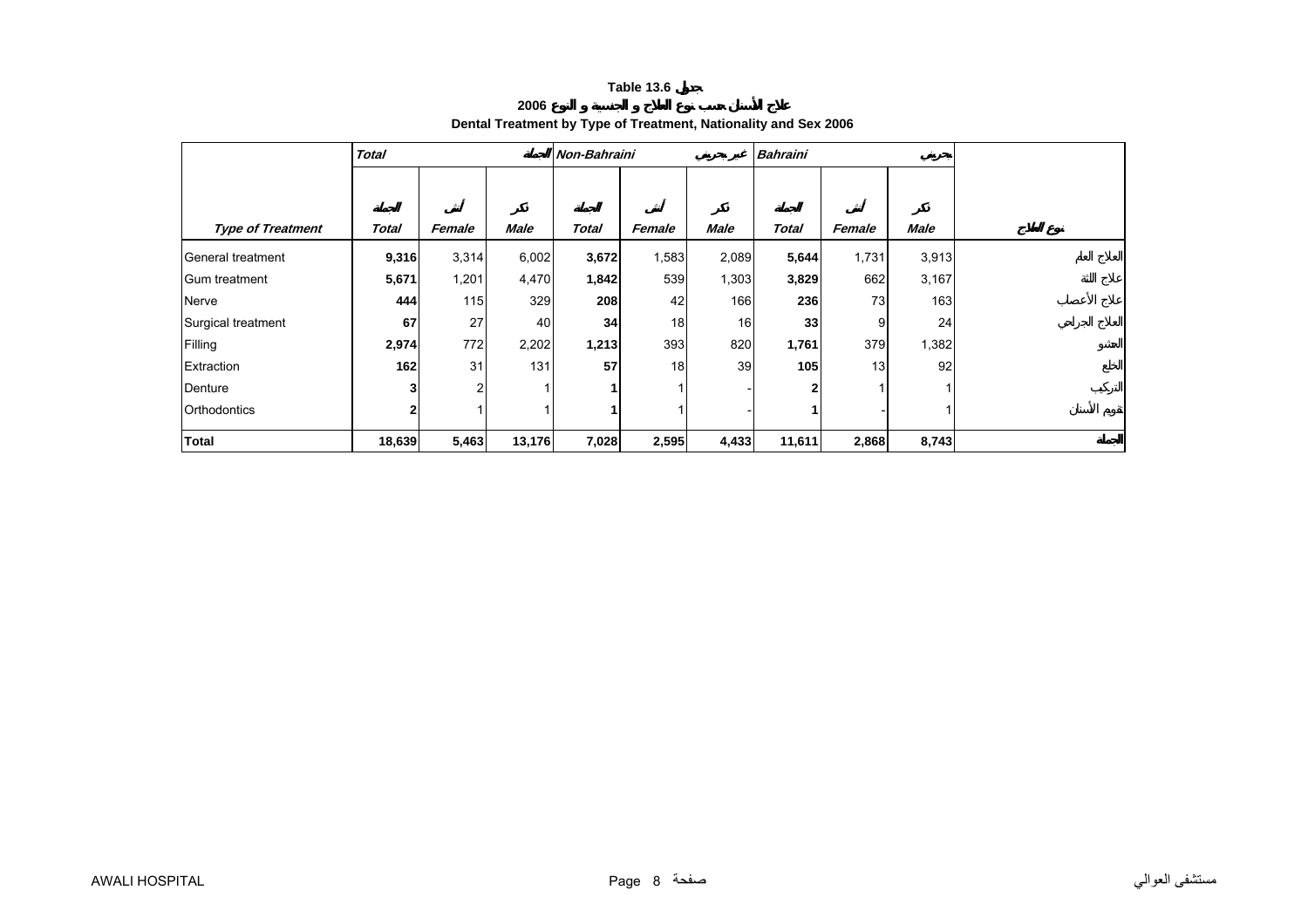#### **2006**

**Immunization by Type of Vaccine, Age Groups and Nationality 2006** 

<span id="page-7-0"></span>

|              | <b>Total</b> |                          |              | $2 - 5$ years   |          |              | $1 - 2$ years |                   |              | Below 1 year |                   |                                   |
|--------------|--------------|--------------------------|--------------|-----------------|----------|--------------|---------------|-------------------|--------------|--------------|-------------------|-----------------------------------|
|              |              |                          |              |                 |          |              |               |                   |              |              |                   |                                   |
|              |              |                          |              |                 |          |              |               |                   |              |              |                   |                                   |
|              |              |                          |              |                 |          |              |               |                   |              |              |                   |                                   |
|              | Non-         |                          |              | Non-            |          |              | Non-          |                   |              | Non-         |                   | Type of vaccine                   |
| <b>Total</b> |              | <b>Bahraini Bahraini</b> | <b>Total</b> | <b>Bahraini</b> | Bahraini | <b>Total</b> |               | Bahraini Bahraini | <b>Total</b> |              | Bahraini Bahraini |                                   |
|              |              |                          |              |                 |          |              |               |                   |              |              |                   | 1()<br><b>Hepatitis B/DPT/HIB</b> |
|              |              |                          |              |                 |          |              |               |                   |              |              |                   | ( )                               |
| 478          | 245          | 233                      | 7            | 5               | 2        |              |               |                   | 471          | 240          | 231               | Dose 1                            |
| 346          | 164          | 182                      | 9            | 8               |          |              |               |                   | 337          | 156          | 181               | Dose 2                            |
| 397          | 201          | 196                      | 4            |                 |          |              |               |                   | 392          | 196          | 196               | Dose 3                            |
| 465          | 230          | 235                      | 45           | 23              | 22       | 420          | 207           | 213               |              |              |                   | Booster 1 dose                    |
| 70           | 36           | 34                       | 70           | 36              | 34       |              |               |                   |              |              |                   | Booster 2 dose                    |
|              |              |                          |              |                 |          |              |               |                   |              |              |                   |                                   |
|              |              |                          |              |                 |          |              |               |                   |              |              |                   | <b>Poliomyelitis</b>              |
| 158          | 80           | 78                       |              |                 |          |              |               |                   | 158          | 80           | 78                | Dose 1                            |
| $112$        | 51           | 61                       |              |                 |          |              |               |                   | 112          | 51           | 61                | Dose 2                            |
| 130          | 65           | 65                       |              |                 |          |              |               |                   | 130          | 65           | 65                | Dose 3                            |
| 146          | 70           | 76                       |              |                 |          | 146          | 70            | 76                |              |              |                   | Booster 1 dose                    |
| 134          | 77           | 57                       | 134          | 77              | 57       |              |               |                   |              |              |                   | Booster 2 dose                    |
|              |              |                          |              |                 |          |              |               |                   |              |              |                   | Mumps, Measles, Rubella           |
| 117          | 60           | 57                       | 4            | 4               |          | 113          | 56            | 57                | <b>NA</b>    | <b>NA</b>    | <b>NA</b>         | Dose 1                            |
|              |              | 53                       |              | 60              |          |              |               |                   |              |              |                   |                                   |
| 113          | 60           |                          | 113          |                 | 53       |              |               |                   | <b>NA</b>    | <b>NA</b>    | <b>NA</b>         | Dose 2                            |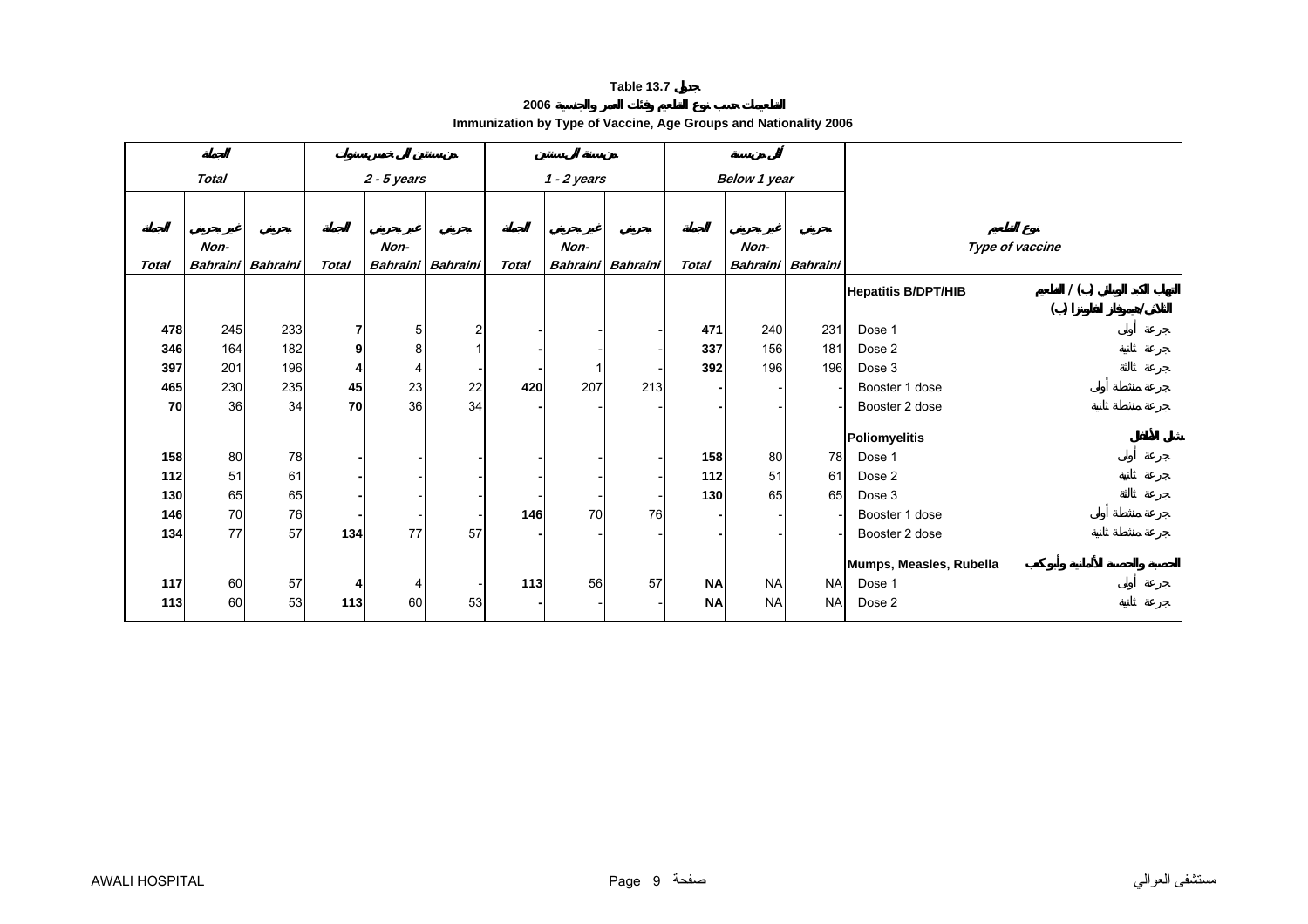| Table 13.8                   |
|------------------------------|
| 2006 - 2005                  |
| Laboratory Tests 2005 - 2006 |

<span id="page-8-0"></span>

| <b>Type of Test</b>         | 2006   | 2005   |
|-----------------------------|--------|--------|
| Clinical chemistry of blood | 45,758 | 41,476 |
| Microbiology                | 5,378  | 5,637  |
| Serology & immunology       | 6,278  | 7,250  |
| Mycology & parasitology     | 6,223  | 6,997  |
| Other laboratories tests    | 2,238  | 2,756  |
| <b>Total</b>                | 65,875 | 64,116 |



| <b>Type of Test</b>                                            | 2006        | 2005        |
|----------------------------------------------------------------|-------------|-------------|
| Plain & general radiography<br>Radiography with contrast media | 4,231<br>36 | 4,581<br>52 |
| <b>Total</b>                                                   | 4,267       | 4,633       |